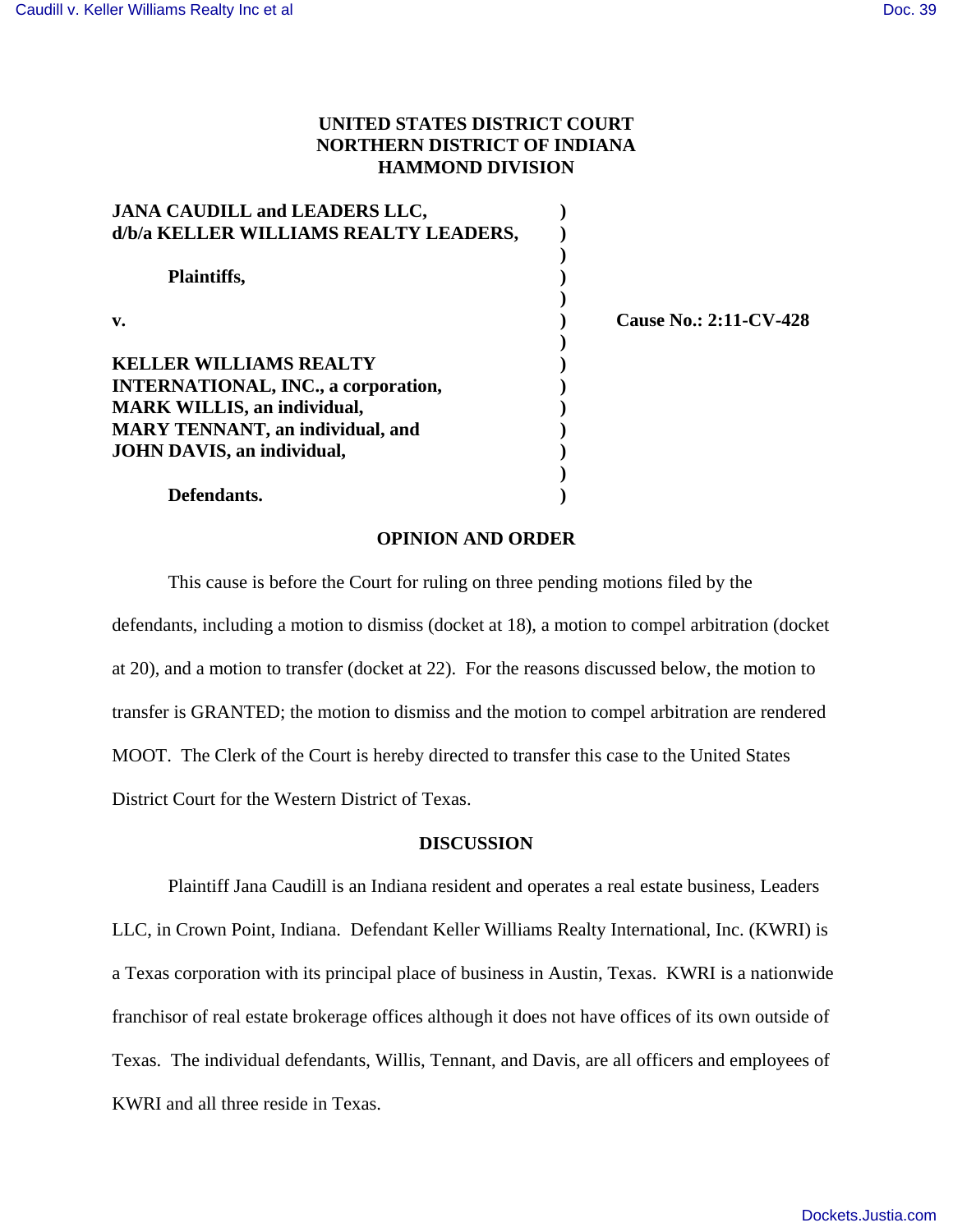Since 2001, Caudill was a KWRI franchisee. Then, in 2007, she was offered a position as Regional Director of the Mid-American Region of KWRI. In this position, she served as KWRI's primary liaison to franchisees located in Illinois, half of Indiana, and a small portion of Wisconsin. The business relationship between Caudill and KWRI deteriorated and her franchise was terminated in December 2011. Caudill filed this lawsuit containing eleven counts. Her complaint includes allegations that KWRI breached an oral contract to give Caudill a 20% ownership interest in the Mid-American Region she was overseeing, various allegations of fraud on the part of KWRI, and allegations that KWRI tortiously interfered with the contract between the parties. KWRI asserts that this case should be transferred to the Western District of Texas as that venue is more convenient. KWRI argues that the acts giving rise to Caudill's allegations mostly took place in Texas, that the defendants and most of the witnesses are located in Texas, and that most of the documentary evidence is located in Texas.

In the instant motion, defendants request that this matter be transferred to the Western District of Texas pursuant to 28 U.S.C. § 1404(a) for the convenience of the witnesses and parties. Pursuant to § 1404(a), "[f]or the convenience of parties and witnesses, in the interest of justice, a district court may transfer any civil action to any other district or division where it might have been brought." 28 U.S.C. § 1404(a). Therefore, (1) venue must be proper in the transferor court; (2) venue must be proper in the transferee court; and (3) the transfer must serve the convenience of the parties and witnesses and must be in the interests of justice. *See Coffey v. Van Dorn Iron Works*, 796 F.2d 217, 219-20 (7th Cir. 1986).

The Court balances the following "private interests" in the convenience analysis: "(1) the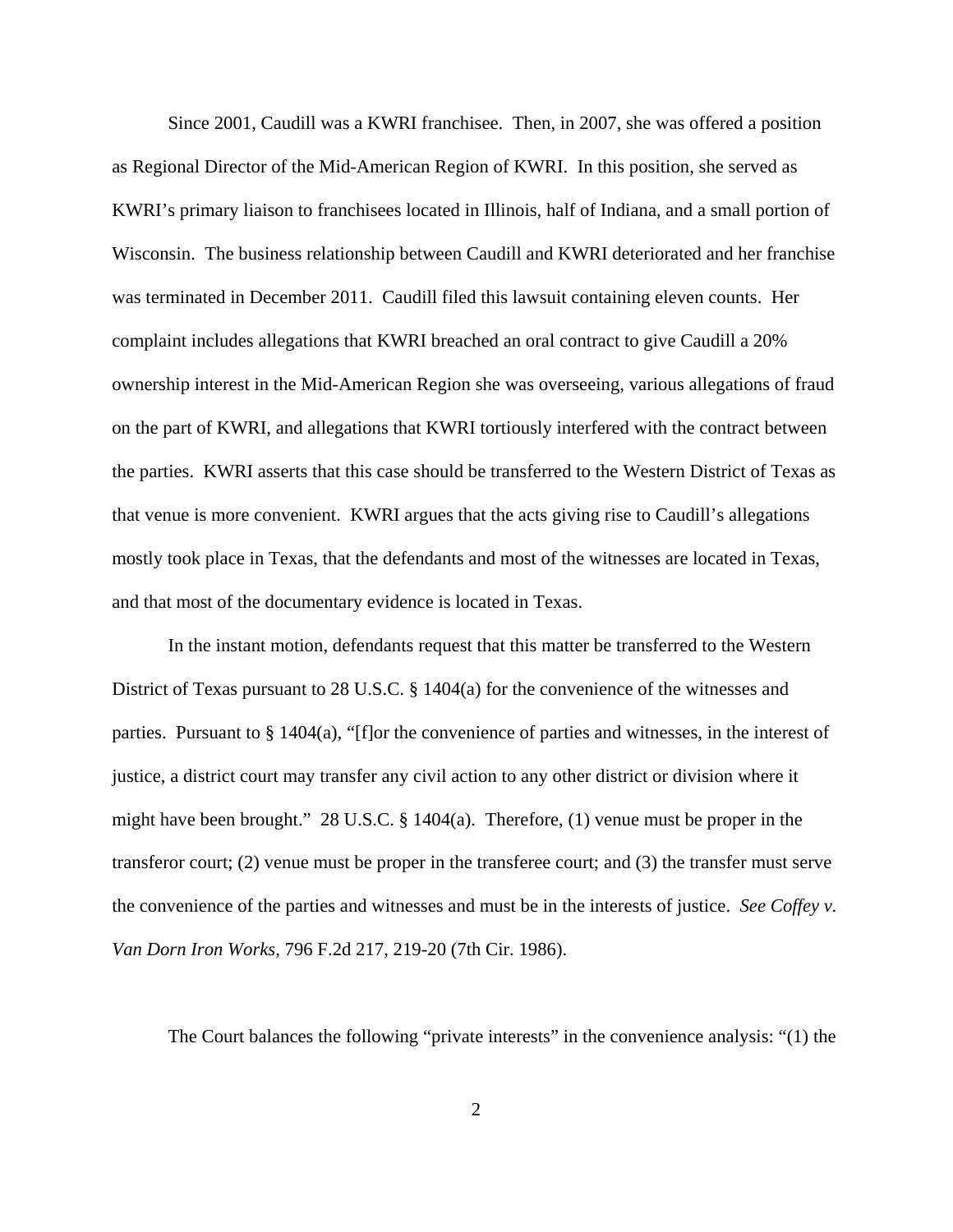plaintiff's choice of forum; (2) the situs of the material events; (3) the relative ease and access to sources of proof; (4) the convenience of the witnesses; and (5) the convenience of the parties of litigating in the respective forums." *Schumacher v. Principal Life Ins. Co.*, 665 F.Supp.2d 970, 977 (N.D. Ind. 2009). In addition, the Court considers the "interest of justice" or the "public interest," which relates to the efficient functioning of the courts. *Coffey*, 796 F.2d at 219, 220- 21. These "[p]ublic interest factors include the court's familiarity with the applicable law, the speed at which the case will proceed to trial, and the desirability of resolving controversies in their locale." *Valbruna Stainless, Inc. v. ADT Sec. Servs., Inc.*, 2010 WL 2772324, at \*2 (N.D. Ind. July 12, 2010) (quoting *Omnisource Corp. v. Sims Bros., Inc.*, 2008 WL 2756345, at \* 4 (N.D. Ind. 2008)).

Under the standard articulated in *Coffey*, defendants have the burden of proving that the Western District of Texas is "clearly more convenient" than the Northern District of Indiana. *See id.* at 219-20. The decision to transfer an action is within the sound discretion of the trial court, and the analysis is made on a case-by-case, fact-intensive inquiry; the statute does not indicate the relative weight to be accorded each factor. *Id.* at 219, 220 n. 3. Because neither party disputes that venue is proper in both the Northern District of Indiana and the Western District of Texas, the Court turns to the balancing of the private and public factors, considering each in turn.

#### **A. Private Factors–Convenience of the Parties and Witnesses**

## *1. Plaintiff's Initial Choice of Forum and Situs of Material Events*

The Seventh Circuit has held that "unless the balance is strongly in favor of the defendant, the plaintiff's choice of forum should rarely be disturbed." *In re Nat'l Presto Indus.,*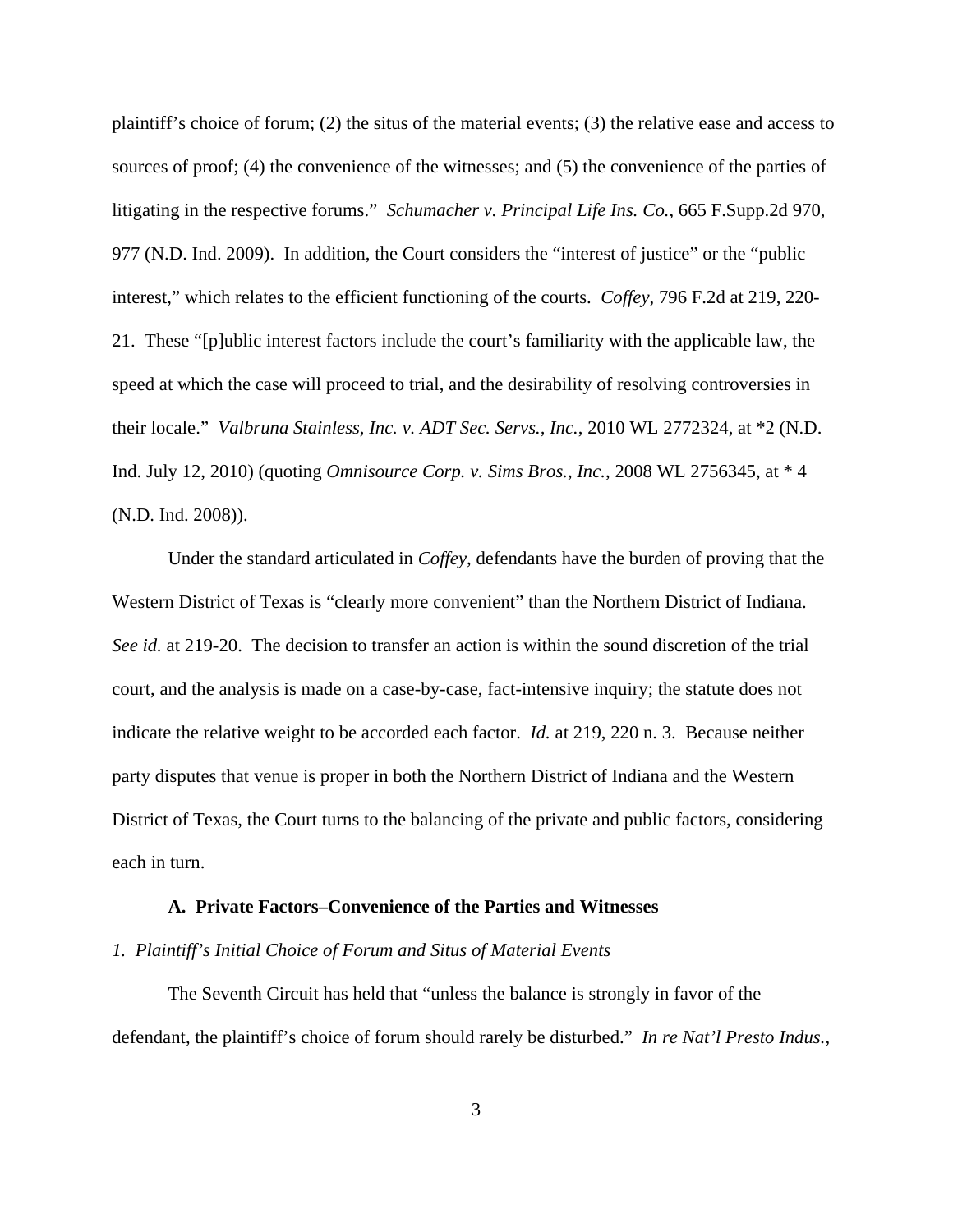*Inc.*, 347 F.3d 662, 664 (7th Cir. 2003) (quoting *Gulf Oil Corp. v. Gilbert*, 330 U.S. 501, 508 (1947)). And "[a] plaintiff's chosen forum is entitled to substantial deference, particularly where the chosen forum is the plaintiff's home forum." *Schumacher*, 665 F.Supp.2d at 977. However, district courts within the Seventh Circuit have found that when the plaintiff's choice of forum is not the situs of the material events, plaintiff's choice is entitled to less deference. *See Omnisource*, 2008 WL 2756345, at \* 4 (quoting *Moore v. Motor Coach Indus., Inc.*, 487 F. Supp. 2d 1003, 1006-07 (N.D. Ill. 2007)). Also, "[i]n a breach of contract case, the situs is where the business decisions causing the breach occurred[,] ... considering where the agreement was primarily negotiated and signed . . ." *Valbruna Stainless*, 2010 WL 2772324, at \* 3 (quoting *Omnisource*, 2008 WL 2756345, at \*4) (citing *Hyatt Corp. v. Personal Commc'ns Indus. Ass'n*, 2004 WL 2931288, at \* 3 (N.D. Ill. 2004))).

In the present case, KWRI argues that Caudill's choice of forums is not entitled to much deference. On the issue of deference and the issue of the situs of the events giving rise to Caudill's lawsuit, KWRI argues as follows:

The events giving rise to Ms. Caudill's claims occurred totally or partially in Texas. She went to Texas to be interviewed, negotiated the contract in Texas, and reported to Texas throughout her tenure. All the conduct of which she complains . . . was by Texas residents, acting in Texas. Ms. Caudill's services were to be performed in part in Texas, because of the reporting function and the nature of the job as liaison between local franchisees and headquarters. Her territory included about half of Indiana. None of it was in Texas but the rest was not in [the Northern District of Indiana]. The decision to fire her was made in Texas and the notice of termination was sent from Texas. The Franchise Agreement, a separate contract, mandates dispute resolution by ADR in Texas, recognizing the Texas locus of the franchise relationship.

Brief in Support of Motion to Transfer for Convenience, docket at 23, p. 6.

Caudill retorts by arguing as follows: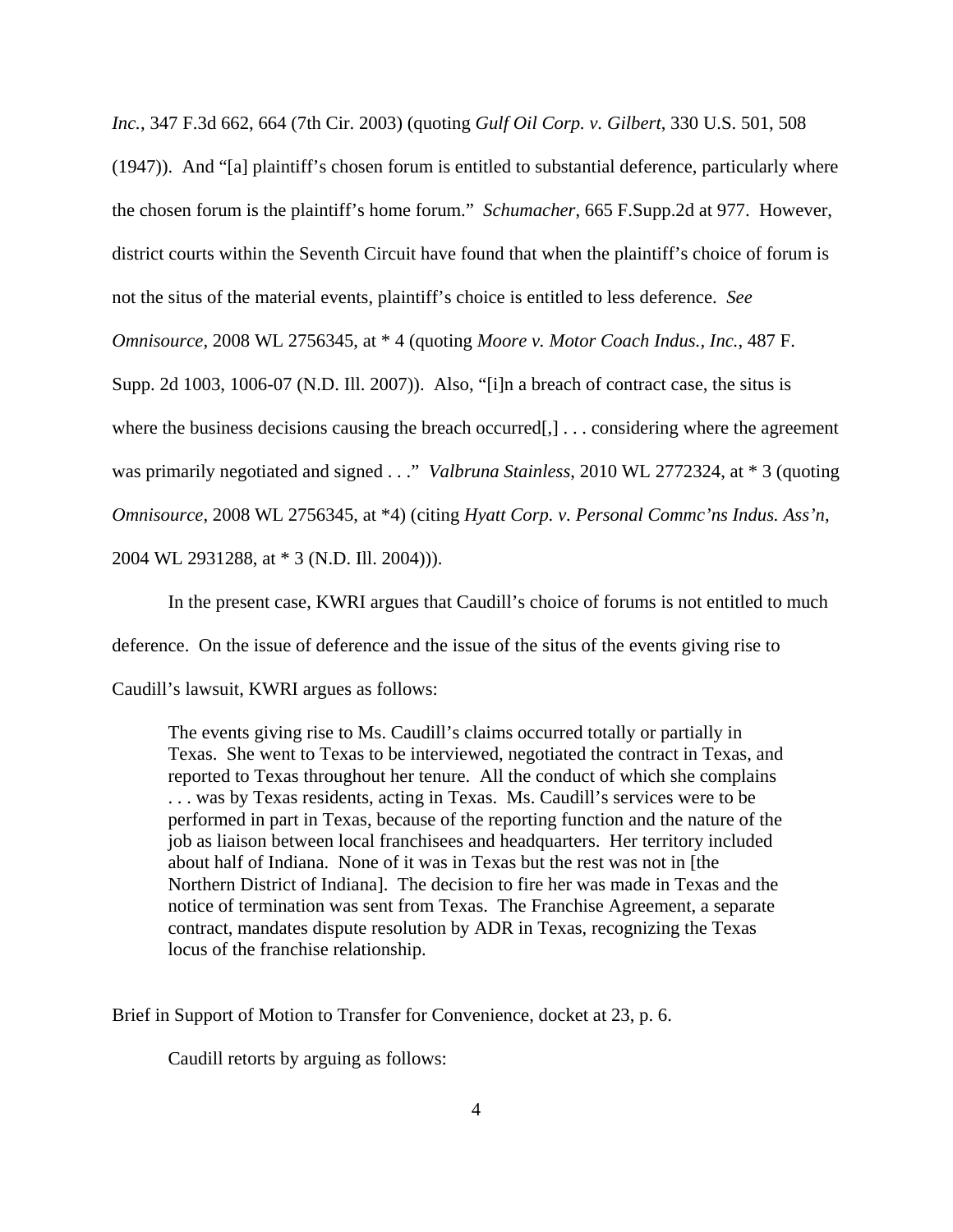The issues to be litigated in this case arise from (1) Jana Caudill's employment as Regional Director in which she oversaw approximately 1600 real estate agents, all of whom are in Indiana or else in neighboring Illinois and Wisconsin, and none of whom are within 1,000 miles of Texas; and (2) the franchise agreement entered into between Leaders, LLC and Keller Williams for a real estate office located in Indiana. Despite the fact that this case is solely about Ms. Caudill's employment responsibilities, which centered around her office in this District, and virtually none of which were carried out in Texas, and Leaders, LLC's franchise, which was located in Indiana, Defendants seek to transfer this case to the Western District of Texas.

Plaintiffs' Response in Opposition to Defendants' Motion to Transfer Venue, docket at 30, p. 1.

Plaintiffs' argument misses the point. While it is true that she was charged with overseeing real estate agents in Indiana, Illinois and Wisconsin, the location of the franchisees is not controlling. She is not suing them. She is suing the Texas employer with whom she entered into contracts. All of her claims related to alleged acts and/or omissions on the part of KWRI officers and employees working in the Texas headquarters. And, as KWRI correctly points out, the ultimate decision to fire Caudill and terminate her franchise agreement was made in Texas and communicated to her from Texas. She was an employee of a Texas corporation. She entered into business contracts with that corporation. The fact that a portion of the territory she was charged with overseeing was located in this district does not carry the day. For these reasons, the Court finds that Caudill's choice of forum is not entitled to a high degree of deference. This is especially true given the fact that, as stated above, "[i]n a breach of contract case, the situs is where the business decisions causing the breach occurred[,] . . . considering where the agreement was primarily negotiated and signed . . ." *Valbruna Stainless*, 2010 WL 2772324, at \* 3. Accordingly, the issue of the situs of material events giving rise to this action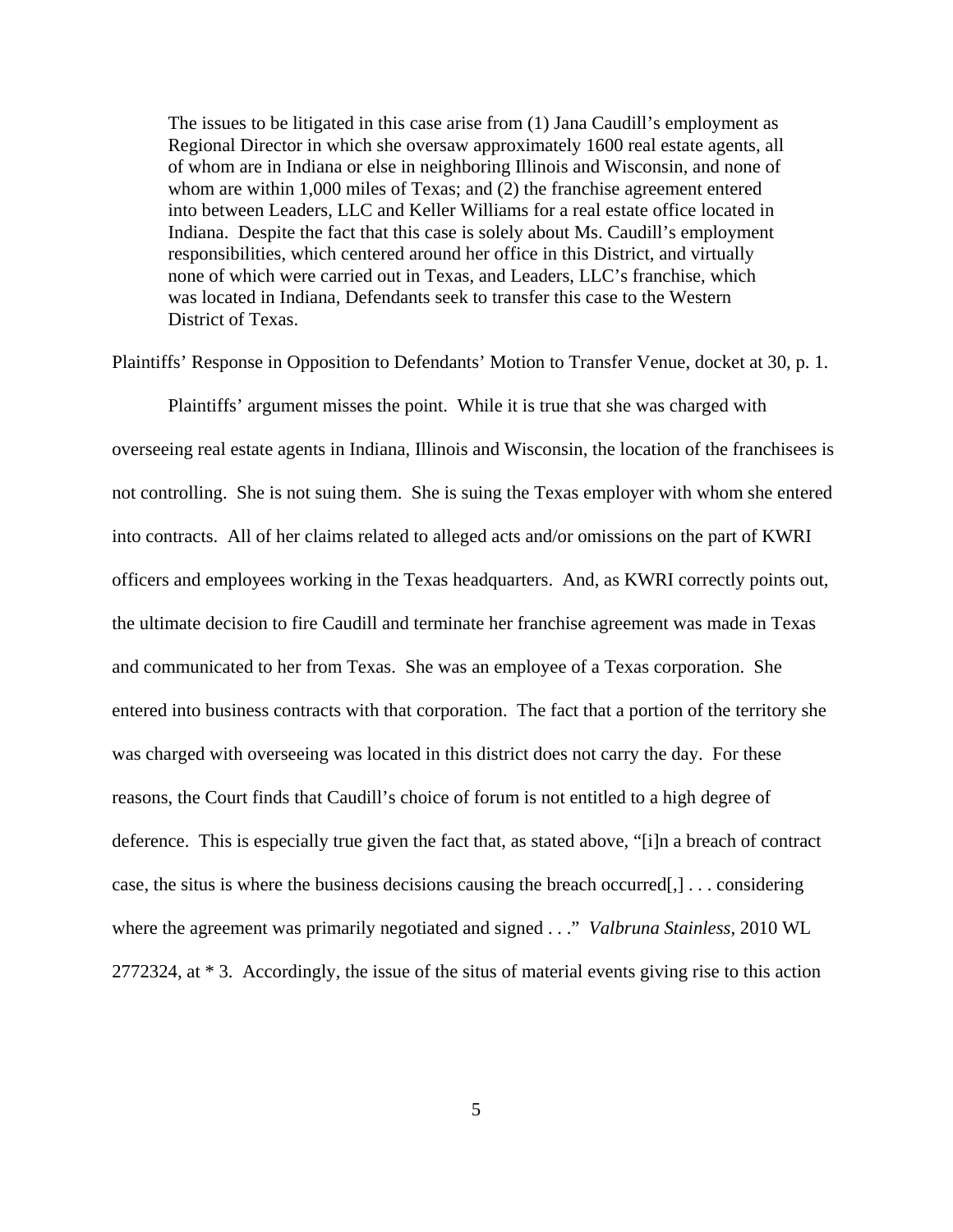weigh in favor of transferring the case to the Western District of Texas.<sup>1</sup>

### *2. Relative Ease and Access to Sources of Proof and the Convenience of the Witnesses*

Defendants argue that it would be a major inconvenience to litigate a lawsuit over plaintiffs' claims in the Northern District of Indiana. They point out that Caudill's amended complaint names some 25 potential witnesses. Of those, nine are located in Texas (including the named defendants, of course), only three are residents of Indiana (including plaintiff and her husband), while the rest are located in Illinois, Maryland, Arizona, California, New York, North Carolina, and Alaska. Defendants' Brief, p. 7. As the defendants point out, "at this point of the proceedings we do not know who all the witnesses will be. But we do know who is named in the Amended Complaint. . . . By far the most frequent location is Texas, with nine witnesses out of 25. Indiana is a distant third, with only three potential witnesses. . . . [A]s there are four Defendants and one Plaintiff, with all Defendants in Texas, that favors Texas. Moreover, all of the Defendants' corporate documents are in Texas." *Id*., pp. 7-8.

Caudill attempts to counter this argument by claiming that "the convenience of witnesses favors the Northern District of Indiana. Even though Defendants are the ones with the burden of convincing this Court to overrule Plaintiffs' choice of forum, all Defendants put forward on this point is a long list of potential witnesses and the states each are from. Defendants completely fail to state which witnesses are important and why. Courts have repeatedly found that it is the

<sup>&</sup>lt;sup>1</sup> It is also relevant to note, as defendants point out, that certain matters between plaintiffs and defendants are already the subject of a pending arbitration in Texas. *See* motion to compel arbitration, docket at 21, exhibits 1 and 2. And, defendants also point out, "the Franchise Agreement . . . explicitly states that it's governed by Texas law, and that all disputes arising under it must be arbitrated in Texas." Defendants' Brief, p. 3. This fact bolsters defendants' argument that Texas is a more convenient and proper venue for this case.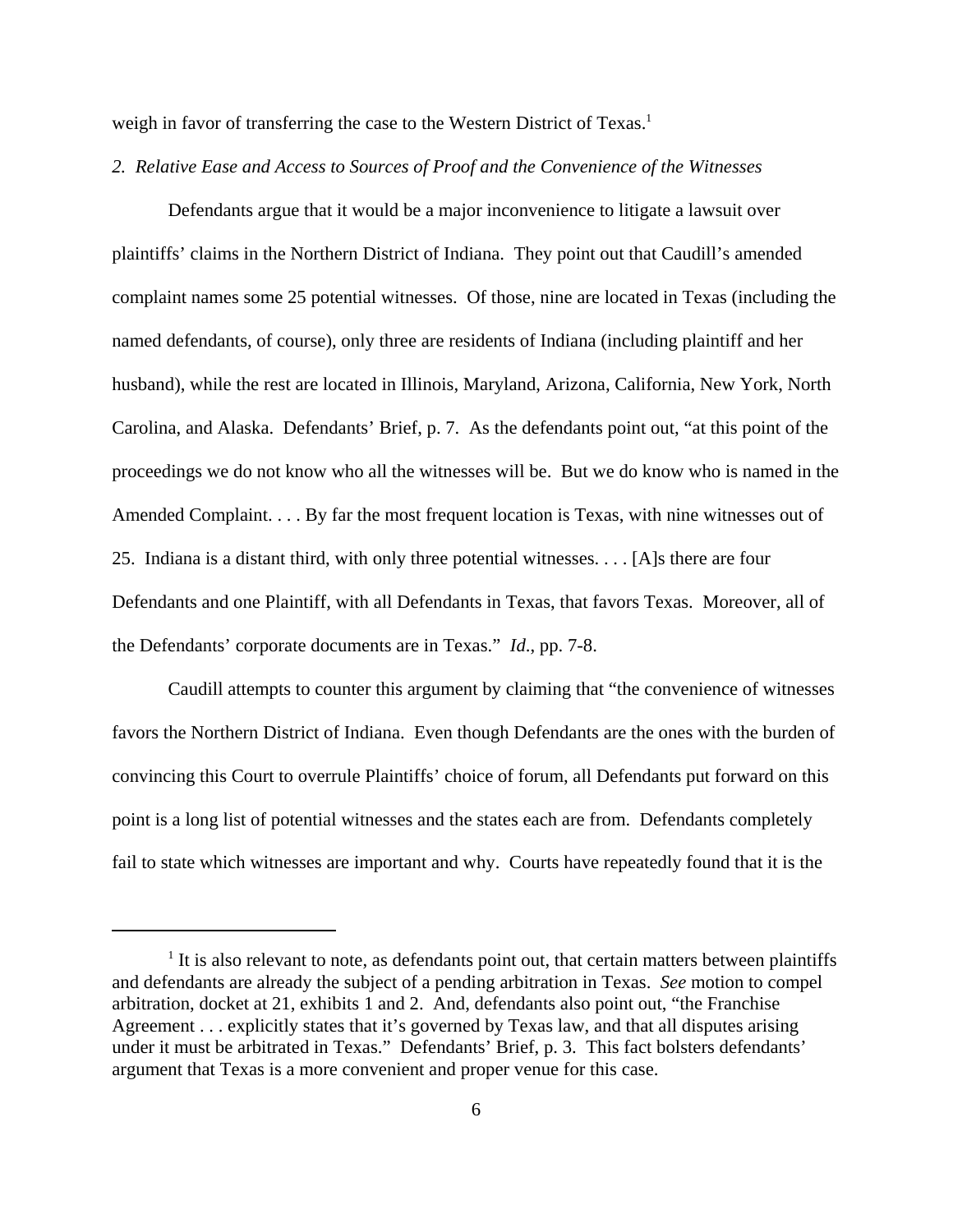importance of witnesses that matters when weighing convenience, and not a contest as to who put together a longer list." Plaintiffs' Brief, p. 9.

Again, Caudill's argument on this issue fails. While she is correct that courts can consider the importance of various witnesses when considering whether to transfer a case, it is clear in this instance that crucial witnesses, i.e., the individually named defendants Caudill alleges committed all of the acts giving rise to her complaint, reside in Texas. Also, relevant documents that may be admitted as evidence in this case are located in KWRI's Austin, Texas headquarters. Furthermore, defendants' arguments on this issue were not based simply on a long witness list they created for that purpose. Defendants merely took the names of witnesses and potential witnesses directly from Caudill's complaint and pointed out that the Western District of Texas presents a more convenient forum for the most important of those witnesses. Clearly the Northern District of Indiana is a convenient forum for far fewer witnesses. For these reasons, the Court finds that these factors weigh in favor of transferring this case to the Western District of Texas.

## *3. Convenience of the Parties*

Obviously, the Northern District of Indiana is a more convenient forum for plaintiffs, since Caudill resides in Indiana and her real estate office is located here. But given that the events giving rise to this lawsuit took place predominately in Texas and given that she voluntarily entered into business agreements with a Texas corporation, her choice of this district because it is more convenient to her carries little weight.<sup>2</sup> Caudill's lead attorneys are located in

<sup>2</sup> Interestingly, the Northern District of Indiana was *not* Caudill's first choice of forum anyway. As the defendants note, she originally filed this lawsuit in the Northern District of Illinois, but that Court dismissed the case for improper venue and it was refiled in this Court.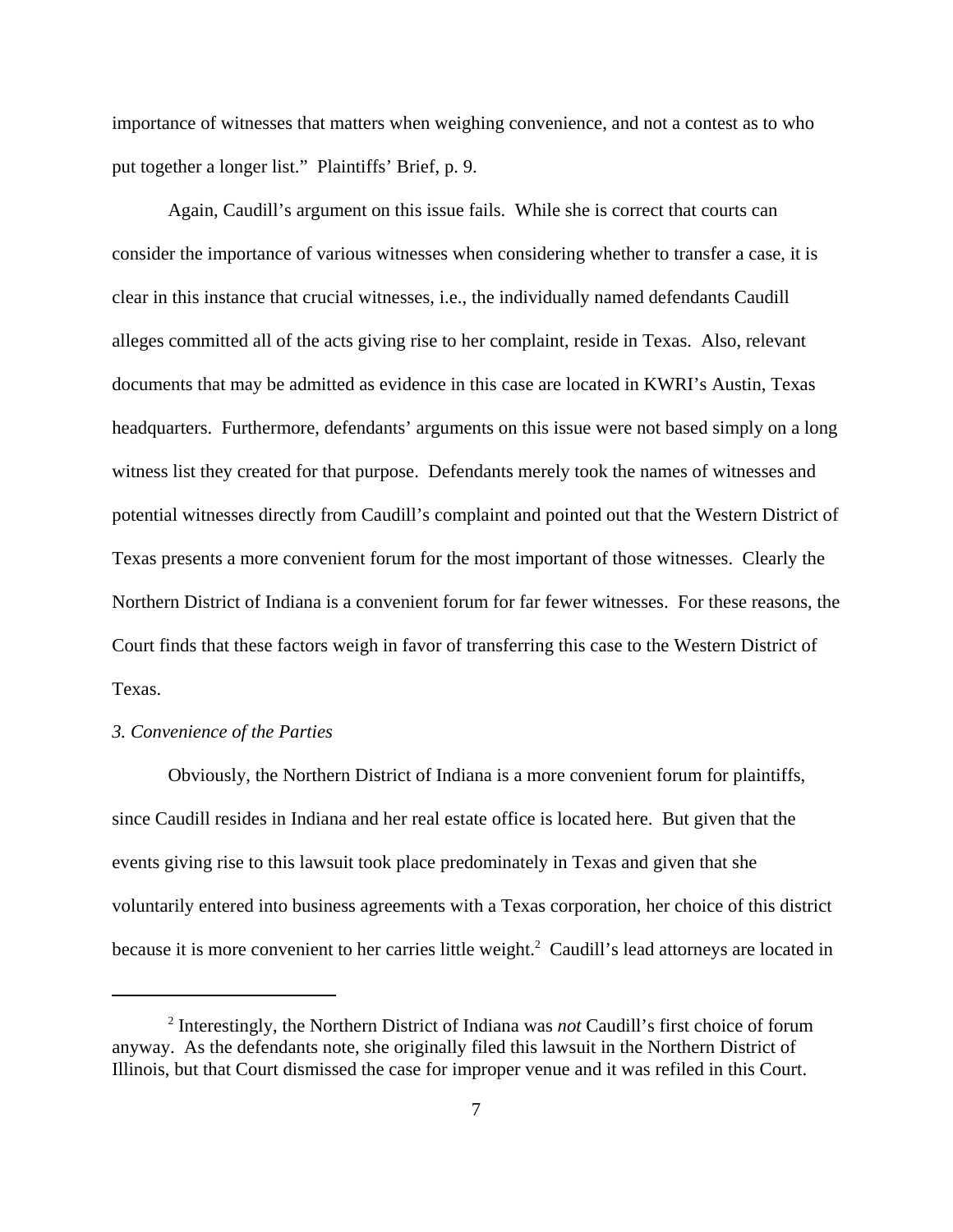Chicago, while KWRI's lead attorneys are located in Indianapolis and Chicago. (Both have employed local counsel, located in Fort Wayne, to assist while this case is pending in this district.) However, the convenience of an attorney is not a factor when considering a motion to transfer venue. *Aland v. Kempthorne*, No. 07-CV-4358, 2007 WL 4365340, at \* 4 n. 5 (N.D. Ill. Dec. 11, 2007). The Court finds that these factors weigh in favor of transferring this case to the Texas Court.

## **B. Public Factors**

## *1. Speed to Trial*

One of the public factors that can be considered when a court is deciding whether to transfer a case is the speed with which each district disposes of civil cases. KWRI points out that, according to the U.S. District Court–Judicial Caseload Profiles for the Western District of Texas and the Northern District of Indiana, found at www.uscourts.gov, the median time from filing to disposition of a civil case in the Northern District of Indiana was between 9.8 and 11.0 months from 2006 to 2010. In the Western District of Texas for the same period, the median time was between 7.4 to 9.5 months. Defendants' Brief, p. 8. For cases that actually went all the way through trial, the median time period to trial in the Northern District of Indiana ranged from 21.5 to 34.1 months, while in the Western District of Texas that range was between 14.6 to 20.6. The defendants state that "this case is likely to be resolved considerably faster in Texas.

Caudill counters by arguing that those statistics are somewhat misleading in that "a statistic does not reveal anything about the particular judges who will hear the case . . ." and that "transferring this matter to Texas will significantly delay the case." Plaintiffs' Brief, p. 16. Both

Defendants' Reply Brief, docket at 32, p. 1.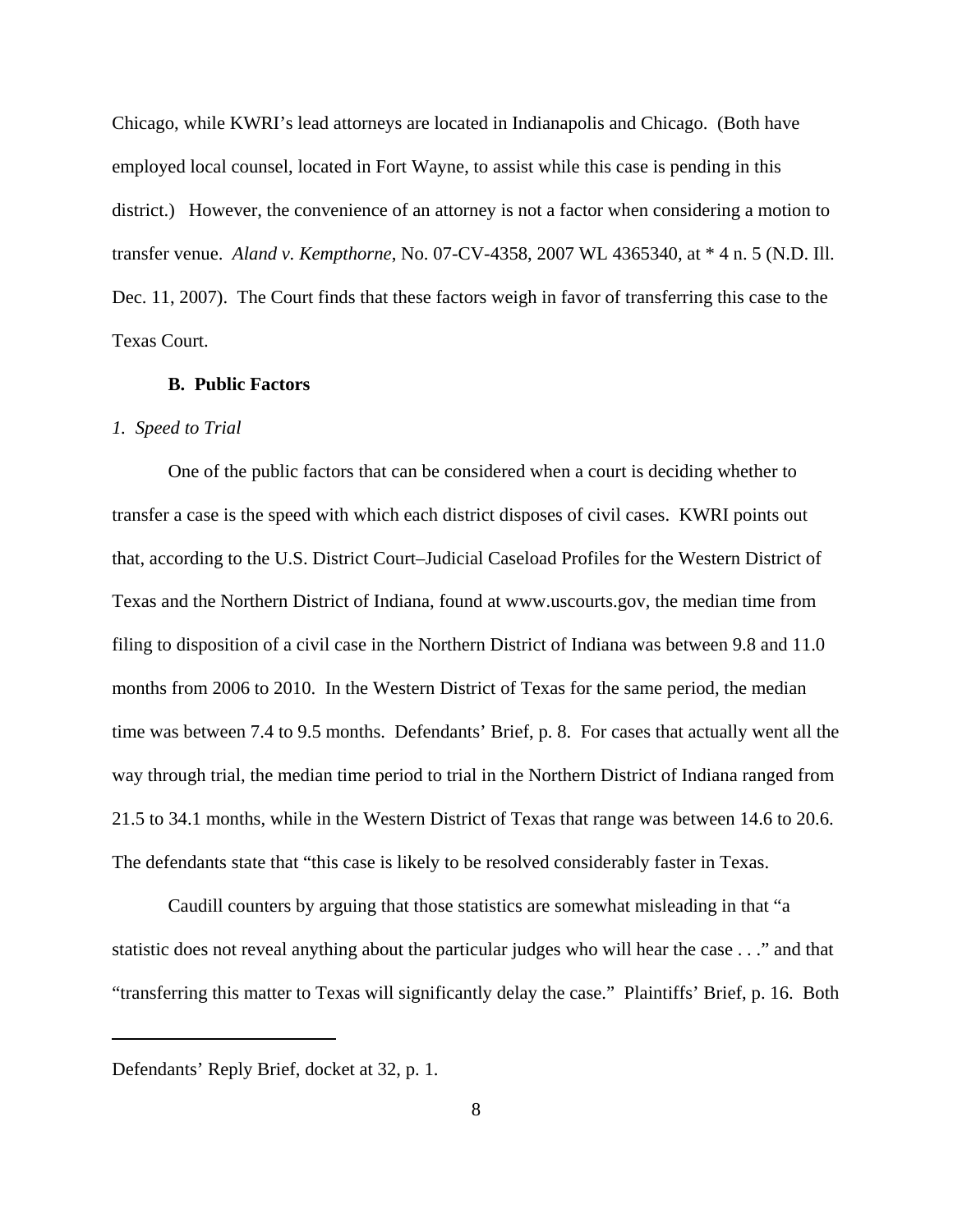sides have a point here. Overall, the statistics cited by defendants reveal that civil cases are resolved somewhat faster in the Western District of Texas than in this district. However, even though this case was filed in the Hammond Division, it was randomly assigned to the undersigned judicial officer in the Fort Wayne Division. The Fort Wayne Division has historically disposed of civil cases at a faster pace than the district wide statistics indicate. And, transferring any case will slow down the process at least slightly. The Court concludes that this factor is essentially a wash.

## *2. Familiarity with Applicable Law*

When considering whether to transfer a case, the transferor court can consider any choice of law issues and assess whether the legal issues and applicable law lend themselves to resolution by a particular court. In this case, both Texas and Indiana law may apply depending on precisely how the legal claims and issues are framed prior to trial. Defendants argue that in this case, both this Court and the Western District of Texas are capable of applying either Texas or Indiana law. Defendants' Brief, p. 8. Caudill argues that "[t]his matter involves common law and the Indiana Deceptive Franchise Practices Act . . ." and that "there is an advantage to having Indiana law decided by a court located in Indiana." Plaintiffs' Brief, p. 16.

However, the Court finds a choice of law analysis at this stage of the litigation unnecessary because both courts are equally equipped to apply the appropriate state law to this breach of contract case. "[W]here the law in question is neither complex nor unsettled, the interests of justice remain neutral between competing courts." *First Nat. Bank v. El Camino Res., Ltd.*, 447 F.Supp.2d 902, 914 (N.D. Ill. 2006). Neither party argues that the law applicable to this case is particularly complex or unsettled. The Court finds that this factor is neutral.

9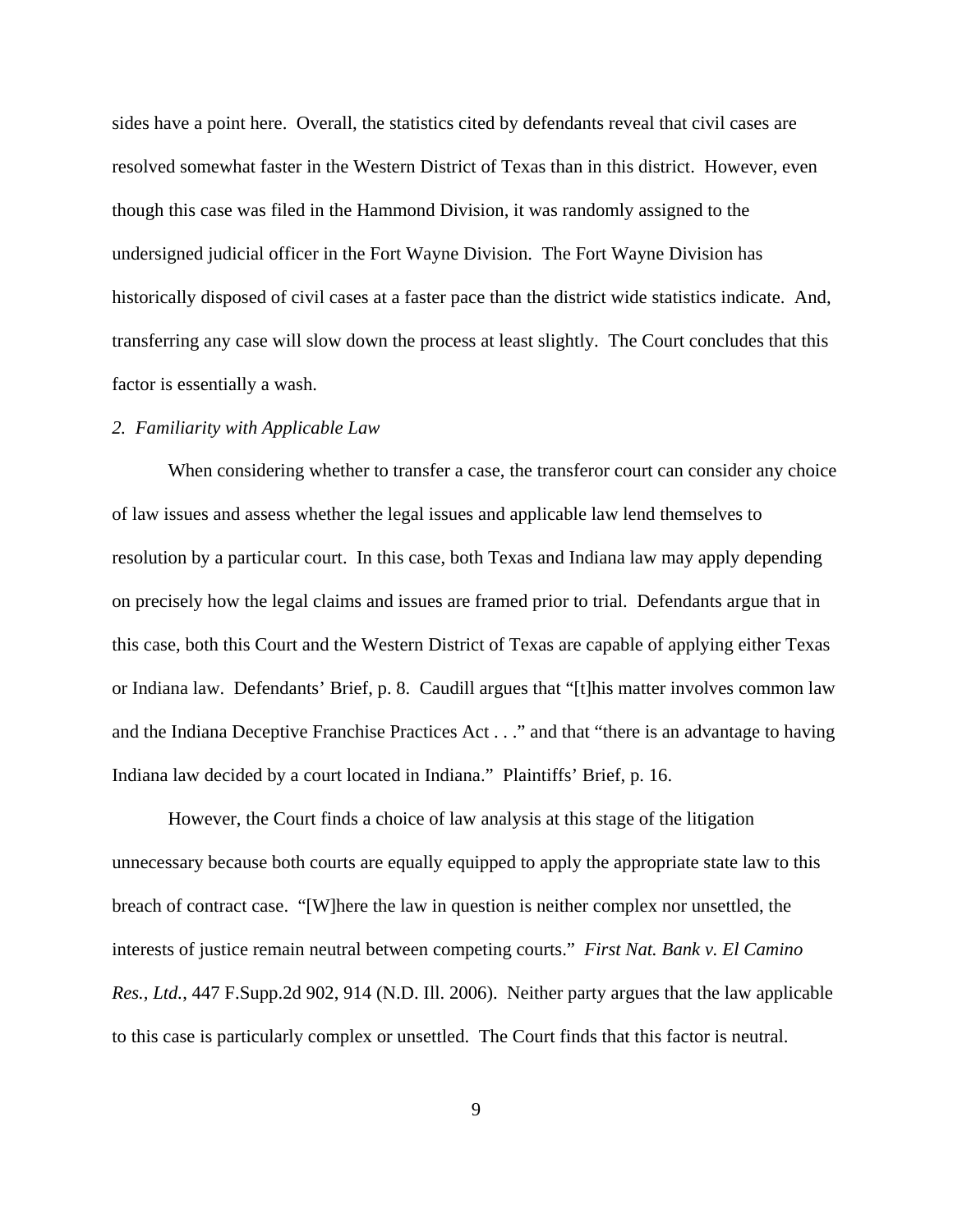### *3. The Desirability of Resolving Controversies in their Locale*

Of course, Caudill argues that since she had her KWRI franchise in Indiana and part of her responsibilities involved overseeing some franchisees in Indiana, it would be more desirable to have this case resolved by an Indiana court. But, state the defendants, "[w]hile this is not a case arising from an accident or some incident of community-wide concern, it would seem that Texas, where the nationwide Keller Williams Realty system is based, has a greater interest in the controversy than Indiana." Defendants' Brief, p. 8.

The Court concludes that this factor is not determinative. This is a business dispute between an Indiana company and a Texas company. It does not appear to be the sort of dispute that would have a significant impact on the public interest in either venue. For this reason, this factor is not significant in the Court's decision concerning transfer.

Having balanced all the factors, the Court concludes that the private factors of plaintiffs' choice of forum, the relative ease and access to sources of proof, and the convenience of the witnesses weigh in favor of the Western District of Texas and that the public factors have little or no significance. Therefore, the Court finds that defendants have demonstrated that the Western District of Texas is clearly a more convenient forum than the Northern District of Indiana, and the Court grants the motion to transfer.